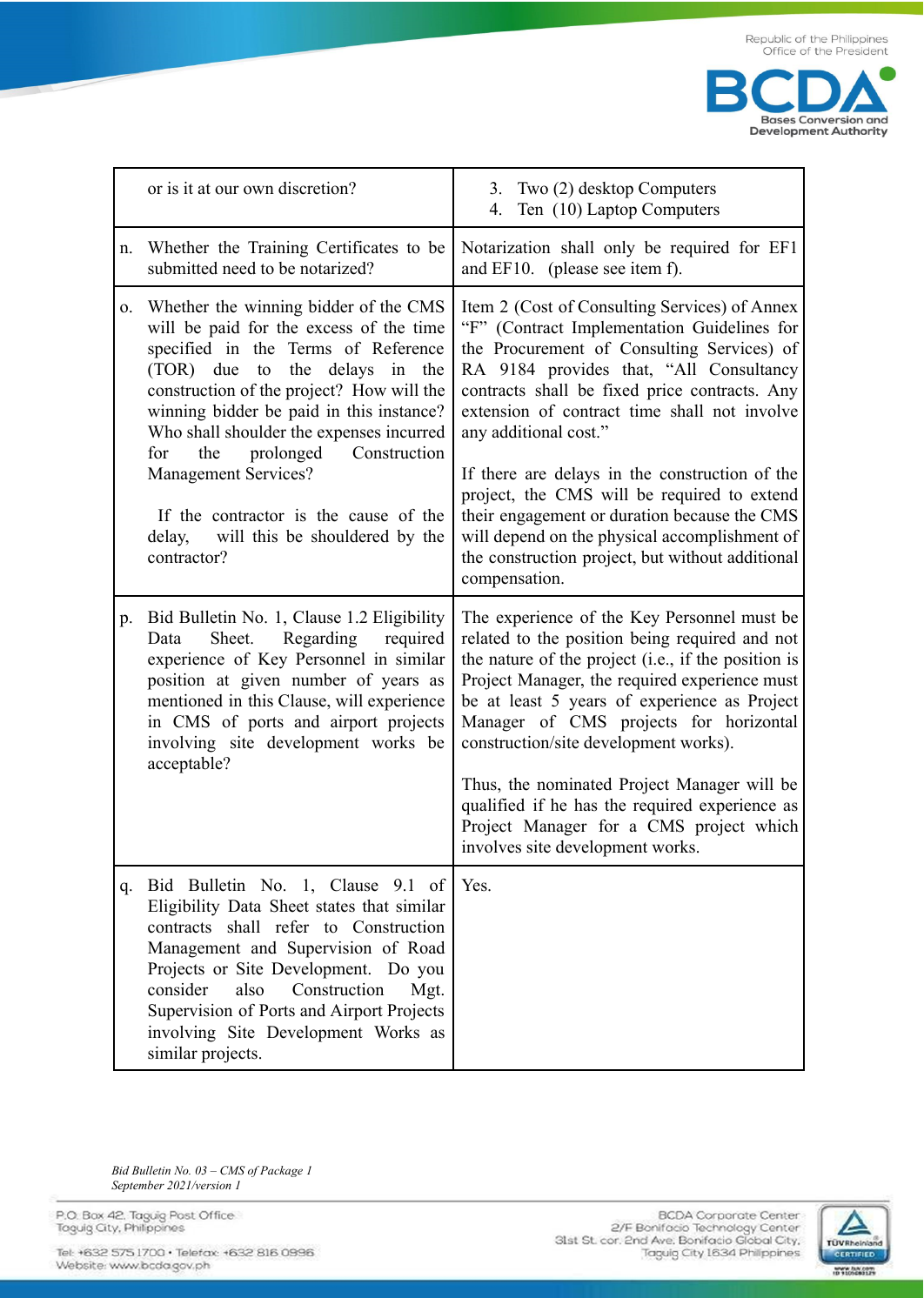



The interested bidders are hereby informed of the changes/revisions of the Eligibility Forms and Eligibility Data Sheet, to wit:

| <b>FROM</b>                                                                                                                                                                                                                                                                                                                                                                           | <b>TO</b>                                                                                                                                                                                                                                                                                        |  |  |  |
|---------------------------------------------------------------------------------------------------------------------------------------------------------------------------------------------------------------------------------------------------------------------------------------------------------------------------------------------------------------------------------------|--------------------------------------------------------------------------------------------------------------------------------------------------------------------------------------------------------------------------------------------------------------------------------------------------|--|--|--|
| EF 2.<br>Statement of All On-Going and<br>and<br>Private<br>Completed<br>Government<br>Contracts, including Contracts Awarded But<br>Not Yet Started For The Past 10 Years                                                                                                                                                                                                            | Statement of All On-Going and<br>EF 2.<br>Private<br>Completed<br>Government<br>and<br>Contracts, including Contracts Awarded But<br>Not Yet Started As Well As Contracts<br><b>Where Works Have Been Completed But</b><br><b>Not Yet Accepted</b> For The Past 10 Years                         |  |  |  |
| EF 3.<br>Summary of Projects for the Past 10<br>Years                                                                                                                                                                                                                                                                                                                                 | EF 3. Summary of Projects for the Past 10<br>Years<br>(All on-going and completed government<br>and private contracts, including contracts<br>awarded but not yet started as well as,<br>contracts where works have been completed<br>but not yet accepted)                                      |  |  |  |
| EF 9. Statement of Project with at least PhP<br>25 million contract amount<br><b>Proof of Undertaking</b><br>Certificate of Completion or Acceptance or<br>valid proof of final payment issued by the<br>client in case of completed contracts. Notice<br>of Award, Notice to Proceed or signed<br>contracts for on-going contracts and for<br>contracts awarded but not yet started. | EF 9. Statement of Project with at least PhP<br>25 million contract amount<br><b>Proof of Undertaking</b><br>Certificate of Completion or Acceptance or<br>valid proof of final payment issued by the<br>client in case of completed contracts.                                                  |  |  |  |
| Checklist and<br>of Eligibility<br>Tabbing<br><b>Requirements</b><br><u>Tab #2</u><br>PhilGEPS Certificate of Registration under<br>Platinum Membership Per GPPB Resolution<br>26-2017, during<br>bid<br>No.<br>submission,<br>prospective bidders may still submit their<br>Class "A" Eligibility Documents pursuant to                                                              | <b>Checklist</b><br><b>Tabbing</b><br>of<br><b>Eligibility</b><br>and<br><b>Requirements</b><br>Tab#2<br>PhilGEPS Certificate of Registration under<br>Platinum<br>Membership<br><b>Class</b><br>"A"<br>or<br><b>Eligibility Documents pursuant to Section</b><br>8.5.2 of the 2016 revised IRR. |  |  |  |

*Bid Bulletin No. 03 – CMS of Package 1 September 2021/version 1*

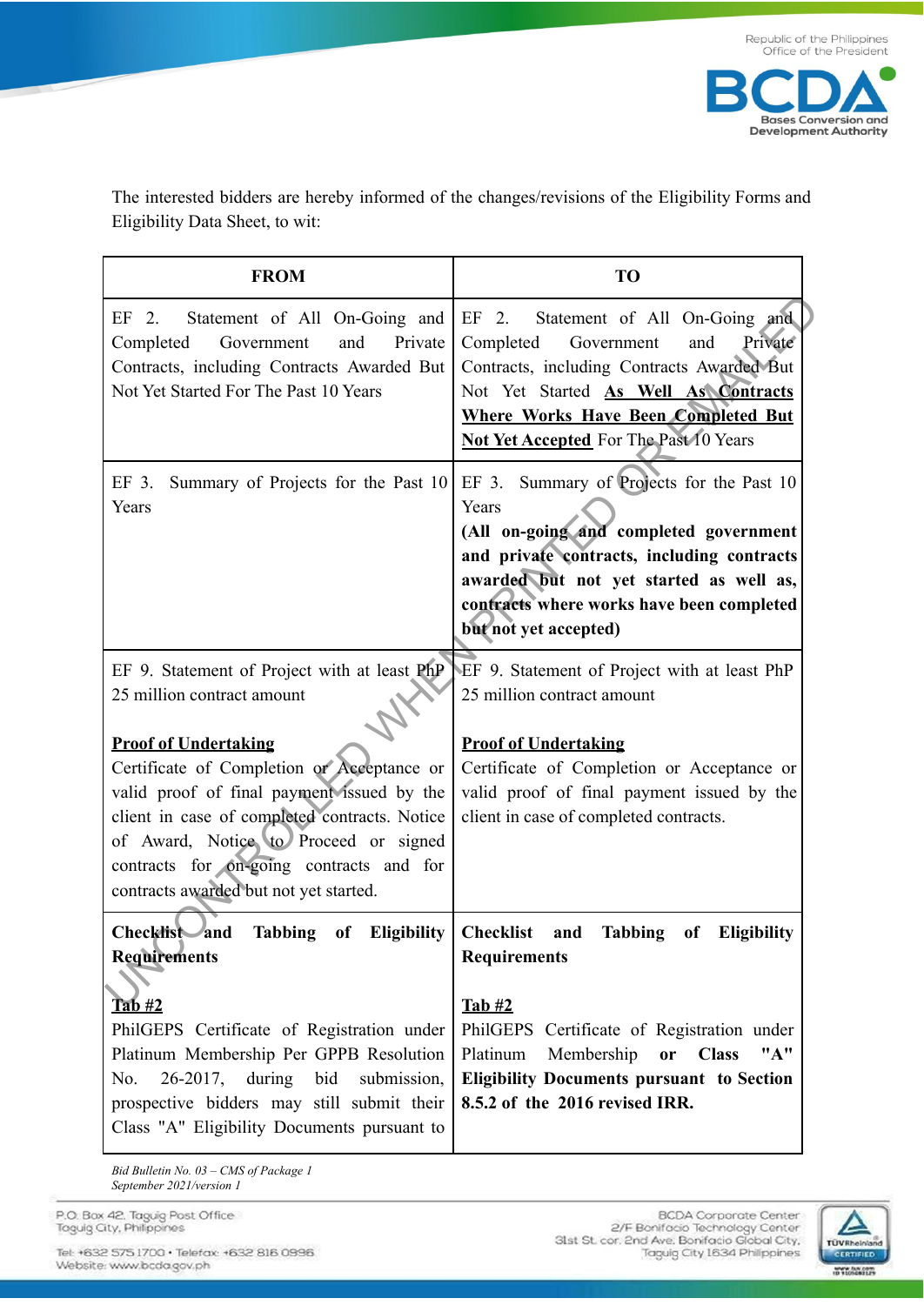

Section 8.5.2 of the 2016 revised AIRR (i.e. Registration Certificate from SEC, DTI, or CDA; Mayor's Permit; Tax Clearance; Philippine Contractors Accreditation Board (PCAB) license and registration; and Audited Financial Statements), or if already registered in the PhilGEPS under Platinum category, their Certificate of Registration and Membership in lieu of their uploaded file of Class "A" Documents, the Certificate of PhilGEPS Registration (Platinum Membership) shall remain a post-qualification requirement to be submitted in accordance with Section 34.2 of the 2016 revised IRR of RA 9184.

## **Tab #3 - EF2**

Statement of all on-going and completed government and private contracts, including contracts awarded but not yet started.

## **Tab #4 - EF3**

Summary of all on-going and completed government and private contracts, including contracts awarded but not yet started.

# **Tab #12**

Valid joint venture agreement, in case a joint venture is in existence. (In the absence of JVA, duly notarized statement that all potential partners shall enter into and abide by the provisions of the JVA in the instance that the bid is successful)

**Pursuant to GPPB Resolution No. 26-2017, prospective bidders may still submit their Class "A" Eligibility Documents required to be uploaded and maintained current and updated in the PhilGEPS pursuant to Section 8.5.2 of the 2016 revised IRR, or if already registered in the PhilGEPS under Platinum category, their Certificate of Registration and Membership in lieu of their uploaded file of Class "A" Documents. In case the bidder opted to** submit their Class  $(x_A^N)$  Documents, the **Certificate of PhilGEPS Registration (Platinum Membership) shall remain as a post-qualification requirement to be submitted in accordance with Section 34.2 of the 2016 Revised IRR of RA 9184;** Financial Statements), or if already registered<br>
in the PhiliGEPS unreation Statement (Second 1982) of the 2016 revised RR, or<br>
their Certificate of Registration and if already registered in the PhiliGEPS<br>
Membership in l

#### **a) Class "A" Eligibility Documents Legal Documents**

**i) Registration certificate from SEC, DTI for sole proprietorship, or CDA for cooperatives.**

**ii) Mayor's/Business permit issued by the city or municipality where the principal place of business of the bidder is located, or the equivalent document for Exclusive Economic Zones or Areas**

**In cases of recently expired Mayor's/Business permits, the bidders shall submit the official receipt as proof for renewal within the period prescribed by the concerned local government unit: Provided, That the renewed permit shall be submitted as a post qualification**

*Bid Bulletin No. 03 – CMS of Package 1 September 2021/version 1*

P.O. Box 42. Taquig Post Office Taquig City, Philippines

Tel: +632 575 1700 . Telefax: +632 816 0996 Website: www.bcda.gov.ph

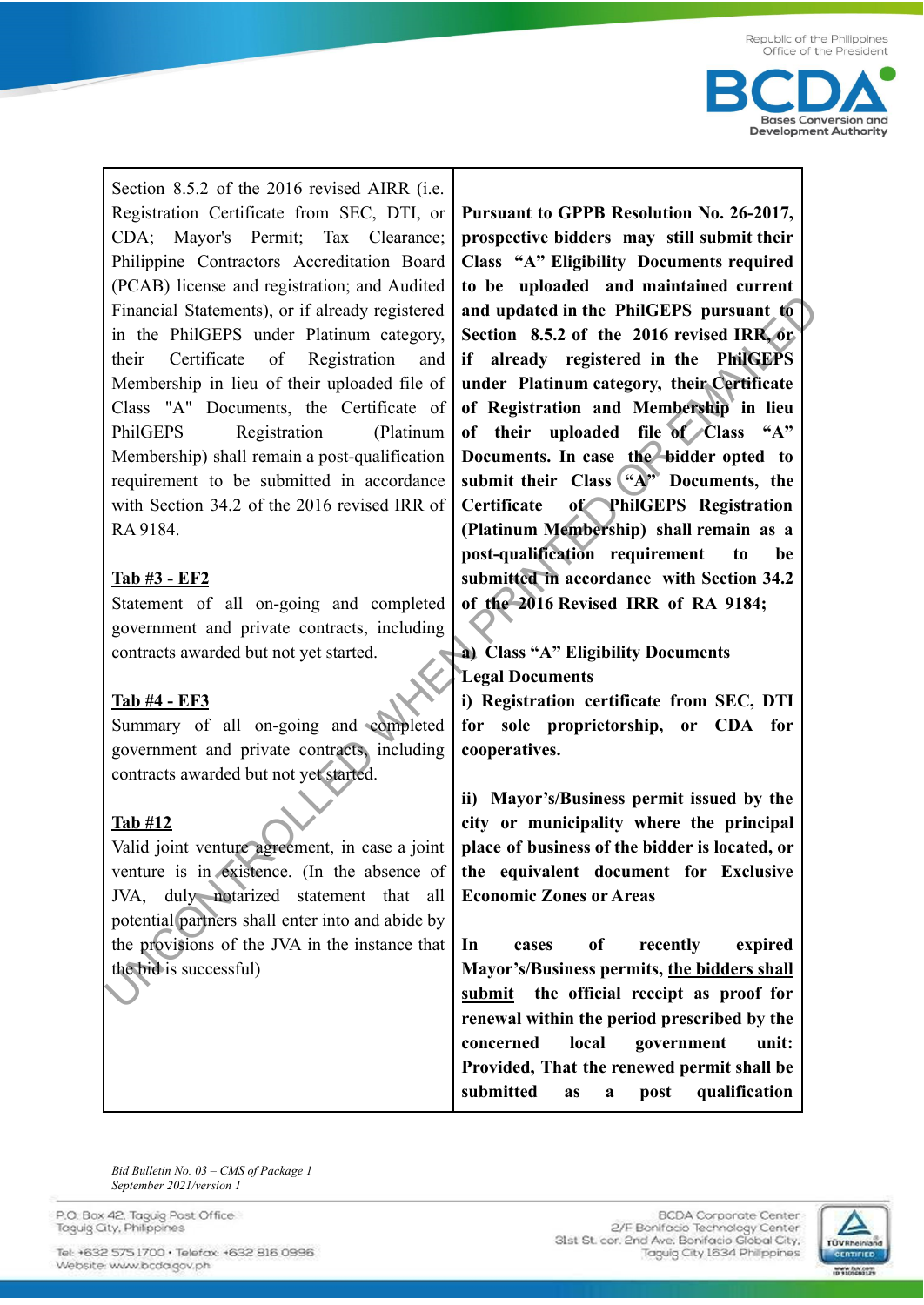



**requirement in accordance with Section 34.2 of this IRR.**

**For individual consultants not registered under a sole proprietorship, a BIR Certificate of Registration shall be submitted, in lieu of DTI registration and Mayor's/Business permit.**

**iii) Tax clearance per E.O. 398, s. 2005, as finally reviewed and approved by the BIR.**

# **Financial Document**

**iv.) The consultant's audited financial statements, showing, among others, the consultant's total and current assets and liabilities, stamped "received" by the BIR or its duly accredited and authorized institutions, for the preceding calendar year which should not be earlier than two (2) years from the date of bid submission.**

# **Tab #3 - EF2**

Statement of all on-going and completed government and private contracts, including contracts awarded but not yet started **as well as, contracts where works have been completed but not yet accepted for the past 10 years.**

## **Tab #4 - EF3**

Summary of all on-going and completed government and private contracts, including contracts awarded but not yet started **as well as contracts where works have been completed but not yet accepted for the past 10 years.**

*Bid Bulletin No. 03 – CMS of Package 1 September 2021/version 1*

NCONTROLLED WH

P.O. Box 42. Taquig Post Office Taquig City, Philippines

Tel: +632 575 1700 · Telefax: +632 816 0996 Website: www.bcda.gov.ph

**BCDA** Corporate Center 2/F Bonifacio Technology Center 31st St. cor. 2nd Ave. Bonifacio Global City, Taguig City 1634 Philippines

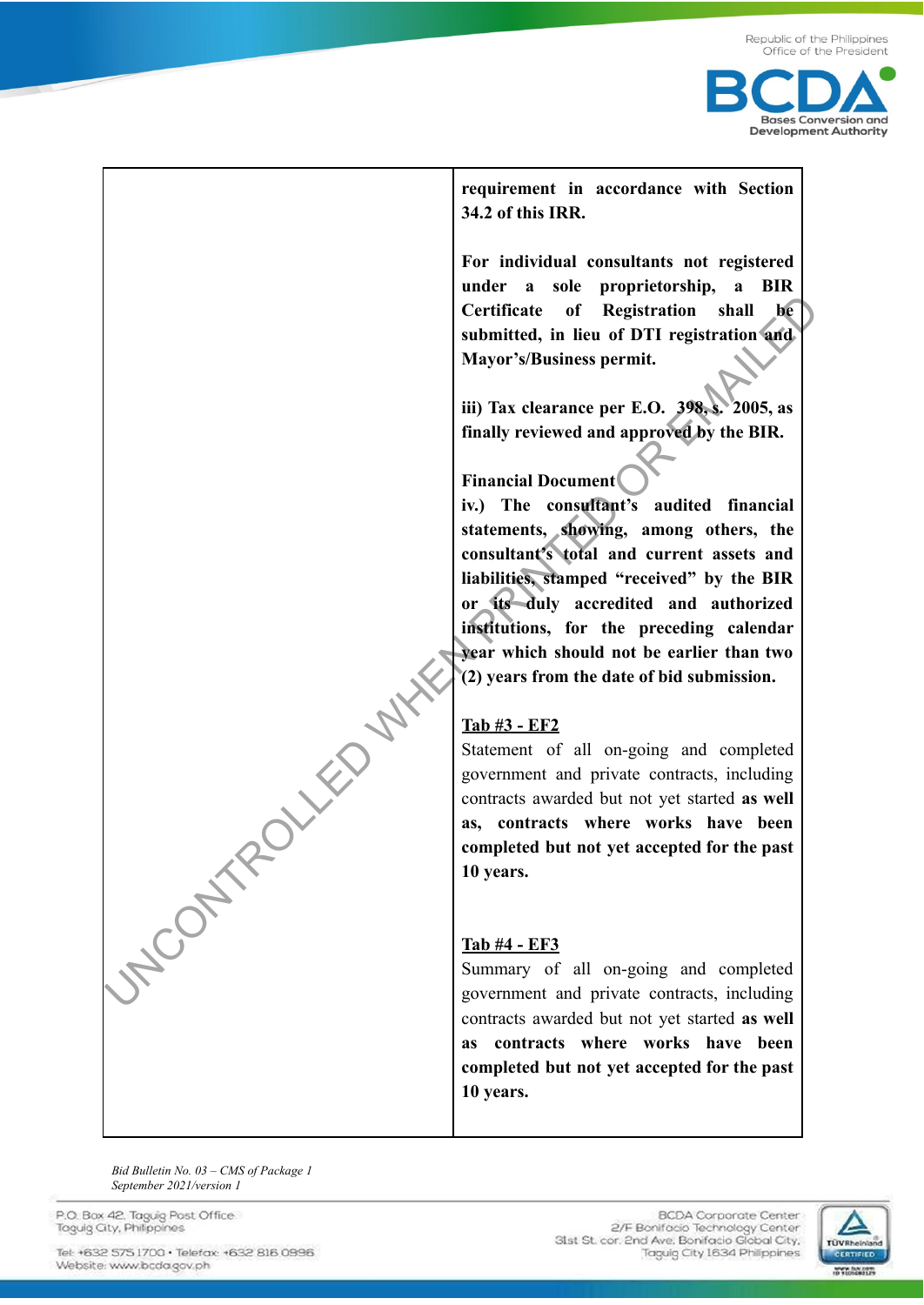

#### **Tab #12**

**Class "B" Document (if the bid is a joint venture)**

**An executed Joint Venture Agreement (JVA) between parties, for joint venture. In the absence of a JVA, duly notarized statements from all the potential joint venture partners stating that they will enter into and abide by the provisions of the JVA in the instance that the bid is successful, shall be included in the bid.**

**Failure to enter into a joint venture in the event of a contract award shall be ground for the forfeiture of the bid security. Each partner of the joint venture shall submit the PhilGEPS Certificate of Registration in accordance with Section 8.5.2 of this IRR. The submission of technical and financial documents by any of the joint venture partners constitutes compliance.**

*Bid Bulletin No. 03 – CMS of Package 1 September 2021/version 1*

**UNCONTROLLED** 

P.O. Box 42. Taquig Post Office Taquig City, Philippines

Tel: +632 575 1700 · Telefax: +632 816 0996 Website: www.bcda.gov.ph

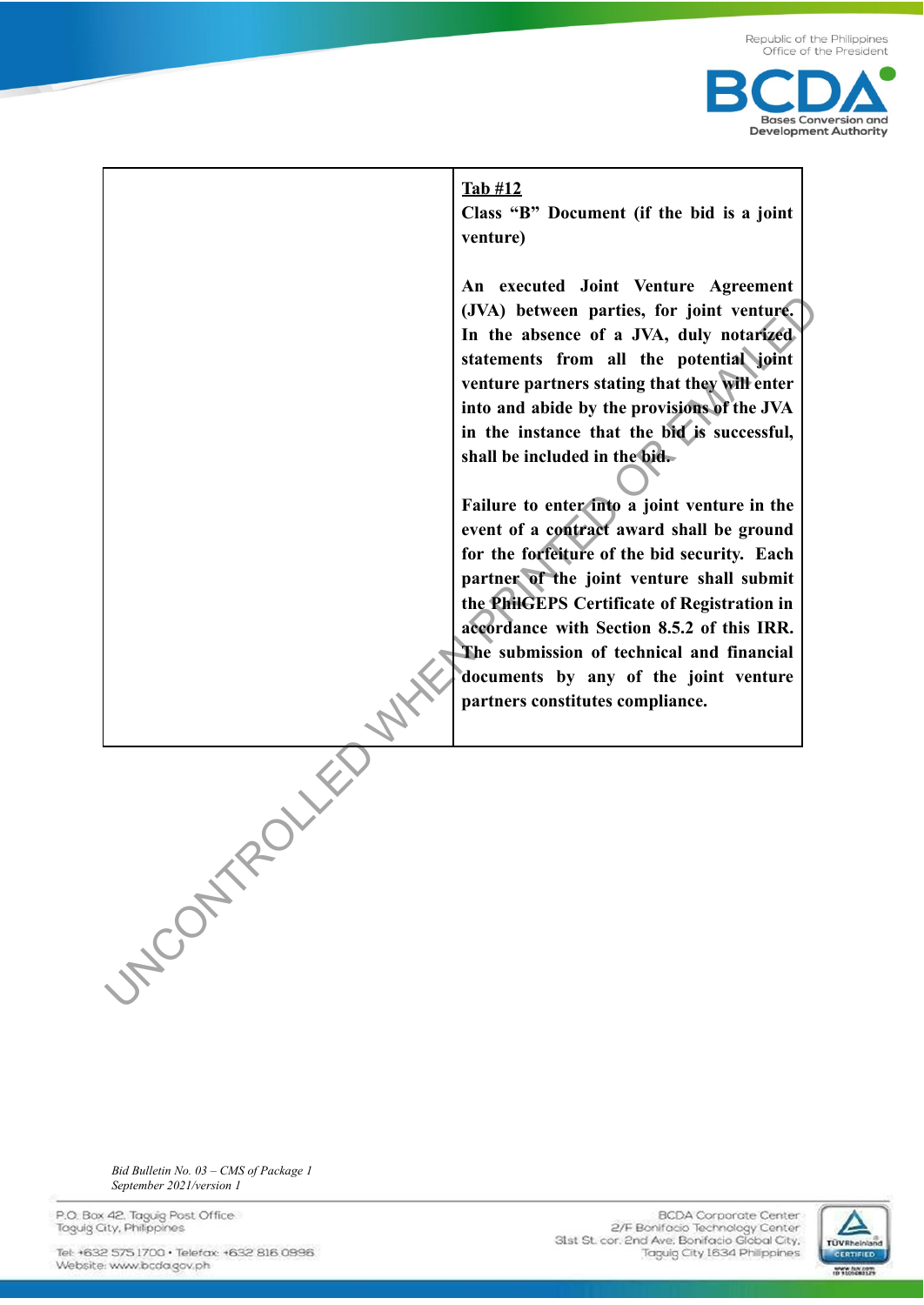

Eligibility Data Sheet – Section 1.2 The key staff shall be licensed professional engineers registered by the Professional Regulations Commission and are required to submit a valid PRC license.

Eligibility Data Sheet – Section 1.2 The key staff shall be licensed professional engineers registered by the Professional Regulations Commission (PRC) and are required to submit a valid PRC license.

| <b>Key</b><br>Personnel                             | <b>Required</b><br><b>Profession</b>                            | <b>Required</b><br><b>Experience</b>                                                      | Qty          | <b>Key</b><br>Personnel             | Required<br><b>Profession</b>                                              | Required.<br><b>Experience</b>                                                            | Qty |
|-----------------------------------------------------|-----------------------------------------------------------------|-------------------------------------------------------------------------------------------|--------------|-------------------------------------|----------------------------------------------------------------------------|-------------------------------------------------------------------------------------------|-----|
| Project<br>Manager                                  | Licensed<br>Civil<br>Engineer<br>for at least<br>10 years       | At least 5<br>of<br>years<br>experience<br>Project<br>as<br>Manager                       | $\mathbf{1}$ | Project<br>Manager                  | Licensed<br>Civil<br>Engineer for experience<br>at least 10                | At least<br>5<br>of<br>years<br>Project<br><sub>las</sub>                                 | 1   |
| Deputy<br>Project<br>Manager                        | Licensed<br>Civil<br>Engineer<br>for at least<br>5 years        | At least 5<br>of<br>years<br>experience<br>Deputy<br>as<br>Project<br>Manager             | $\mathbf{1}$ |                                     | years                                                                      | Manager<br>of<br><b>CMS</b><br>for<br>projects<br>horizontal<br>construction/<br>site     |     |
| Sr.<br>Highway/<br>Road<br>Engineer                 | Licensed<br>Civil<br>Engineer<br>for at least<br>5 years        | At least 5<br>of<br>years<br>experience<br>as<br>Highway/R<br>oad<br>Engineer             |              | Deputy<br>Project<br>Manager        | Licensed<br>Civil<br>Engineer for experience<br>least<br>5<br>lat<br>years | development<br>least<br>5<br>At<br>of<br>years<br>Deputy<br>as<br>Project                 | 1   |
| Sr.<br>Structural<br>Engineer                       | Licensed<br><b>Civil</b><br>Engineer<br>for at least<br>5 years | At least 5<br>of<br>years<br>experience<br>as<br>a<br>Structural<br>Engineer              | 1            |                                     |                                                                            | Manager<br>of<br><b>CMS</b><br>projects<br>for<br>horizontal<br>works/site<br>development |     |
| Sr.<br>Geotechni<br>cal/<br>Foundatio<br>n Engineer | Licensed<br>Civil<br>Engineer<br>for at least<br>5 years        | At least 5<br>years<br>of<br>experience<br>as<br>Geotechnic<br>al/Foundati<br>on Engineer | $\mathbf{1}$ | Sr.<br>Highway/<br>Road<br>Engineer | Licensed<br>Civil<br>Engineer for experience<br>at least<br>years          | 5<br>At least<br>of<br>years<br>$5$ as<br>Highway/Ro<br>ad Engineer                       | 1   |

*Bid Bulletin No. 03 – CMS of Package 1 September 2021/version 1*

P.O. Box 42. Taguig Post Office Taguig City, Philippines

Tel: +632 575 1700 · Telefax: +632 816 0996 Website: www.bcda.gov.ph

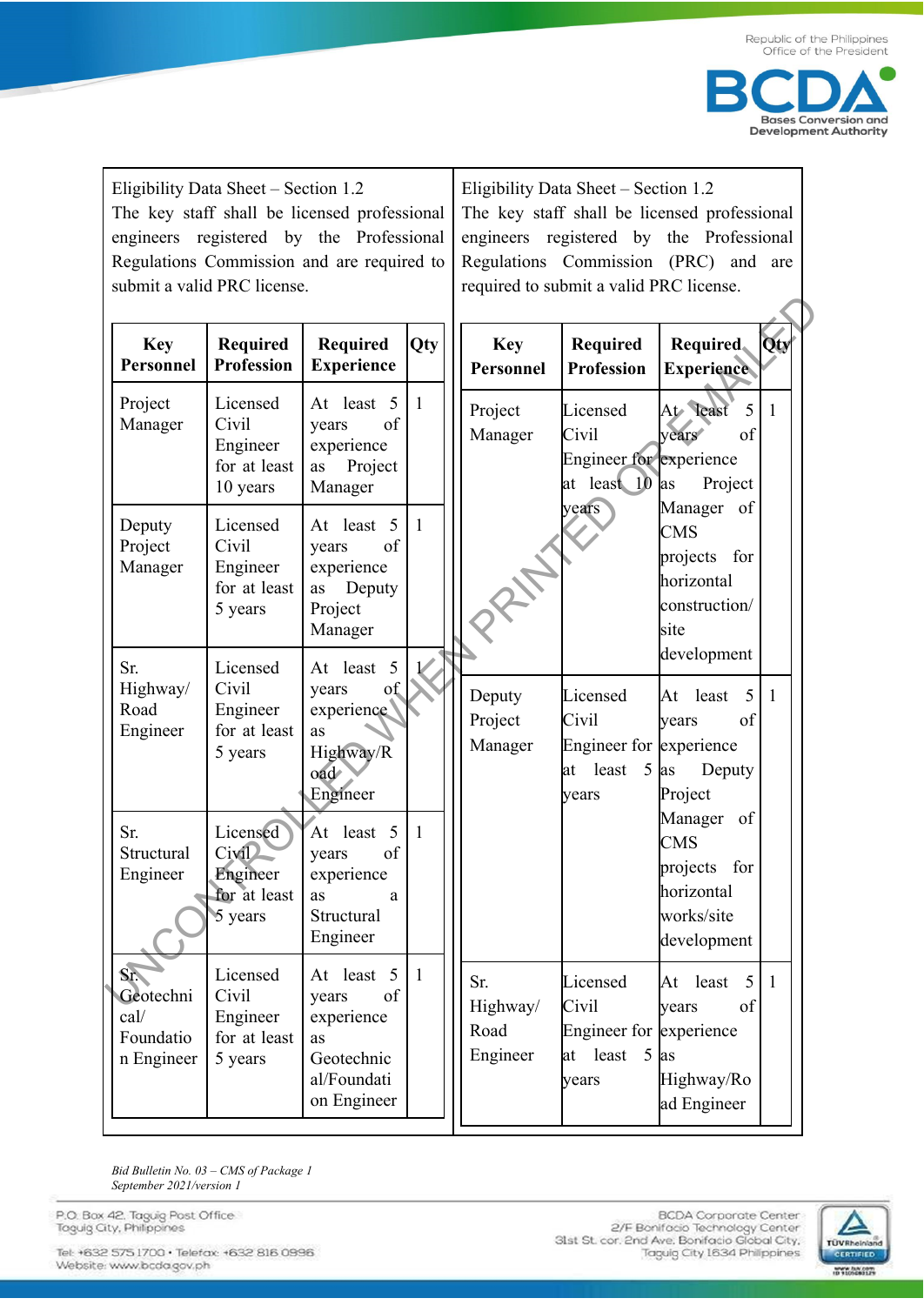

| Sr.<br>Geodetic<br>Engineer                           | Licensed<br>Geodetic<br>Engineer<br>for at least<br>5 years                               | At least 3<br>of<br>years<br>experience<br>as Geodetic<br>Engineer                            | $\mathbf{1}$ | Sr.<br>Structural<br>Engineer            | Licensed<br>Civil<br>Engineer for experience<br>5<br>least<br>lat<br>years                  | 5<br>least<br>At<br>of<br>years<br>as<br>a<br>Structural                  | $\mathbf{1}$     |
|-------------------------------------------------------|-------------------------------------------------------------------------------------------|-----------------------------------------------------------------------------------------------|--------------|------------------------------------------|---------------------------------------------------------------------------------------------|---------------------------------------------------------------------------|------------------|
| Sr.<br>Mechanica<br>1 Engineer                        | Licensed<br>Mechanica<br>1 Engineer<br>for at least<br>5 years                            | At least 5<br>of<br>years<br>experience<br>as<br>Mechanical<br>Engineer                       | $\mathbf{1}$ | Sr.<br>Geotechnic<br>al/<br>Foundation   | Licensed<br>Civil<br>Engineer for experience<br>least<br>at                                 | Engineer<br>$least$ $\sim$<br>At<br>of<br>$years \triangleleft$<br>$5$ as | $\boldsymbol{A}$ |
| Sr.<br>Chemical<br>Engineer                           | Licensed<br>Chemical<br>Engineer<br>for at least<br>5 years                               | At least 5<br>of<br>years<br>experience<br>as Chemical<br>Engineer                            | $\mathbf{1}$ | Engineer<br>Sr.                          | years<br>Licensed                                                                           | Geotechnical<br>/Foundation<br>Engineer<br>$\overline{5}$<br>least<br>At  | 1                |
| Sr.<br>Sanitary/P<br>lumbing/D<br>rainage<br>Engineer | Licensed<br>Civil<br>or<br>Sanitary<br>Engineer<br>for at least                           | At least 5<br>of<br>years<br>experience<br>as Sanitary/<br>Plumbing/                          | $\mathbf{1}$ | Geodetic<br>Engineer                     | Geodetic<br>Engineer for experience<br>least<br>lat<br>years                                | of<br>vears<br>5 as Geodetic<br>Engineer                                  |                  |
| Sr.<br>Quantity<br>Surveyor                           | 5 years<br>Licensed<br>Engineer<br>$\alpha$ r<br><b>Architect</b><br>for at least         | Drainage<br>Engineer<br>At least<br>5<br>of<br>years<br>experience<br>as Quantity<br>Surveyor | 1            | Sr.<br>Mechanical Mechanical<br>Engineer | Licensed<br>Engineer for experience<br>least<br>5<br>at<br>years                            | 5<br> At<br>least<br>of<br>years<br>as<br>Mechanical<br>Engineer          | 1                |
| Sr.<br>Materials<br>Engineer<br>ILN                   | 5 years<br>Licensed<br><b>Civil</b><br>Engineer<br>and                                    | At least 5<br>of<br>years<br>experience<br>as Materials                                       | $\mathbf{1}$ | Sr.<br>Chemical<br>Engineer              | Licensed<br>Chemical<br>Engineer for experience<br>at<br>years                              | 5<br>At least<br>of<br>years<br>least $5$ as Chemical<br>Engineer         | 1                |
|                                                       | <b>DPWH</b><br>Accredited<br>Materials<br>Engineer<br>II for<br>at<br>5<br>least<br>years | Engineer II                                                                                   |              | Sr.<br>Electrical<br><b>Engineer</b>     | Licensed<br><b>Registered</b><br>Electrical<br>Engineer<br>for at least Engineer<br>5 years | At least 5<br>of<br>years<br>experience<br>as Electrical                  | $\mathbf{1}$     |

Bid Bulletin No. 03 - CMS of Package 1 September 2021/version 1

P.O. Box 42, Taguig Post Office<br>Taguig City, Philippines

Tel: +632 575 1700 · Telefax: +632 816 0996 Website: www.bcda.gov.ph